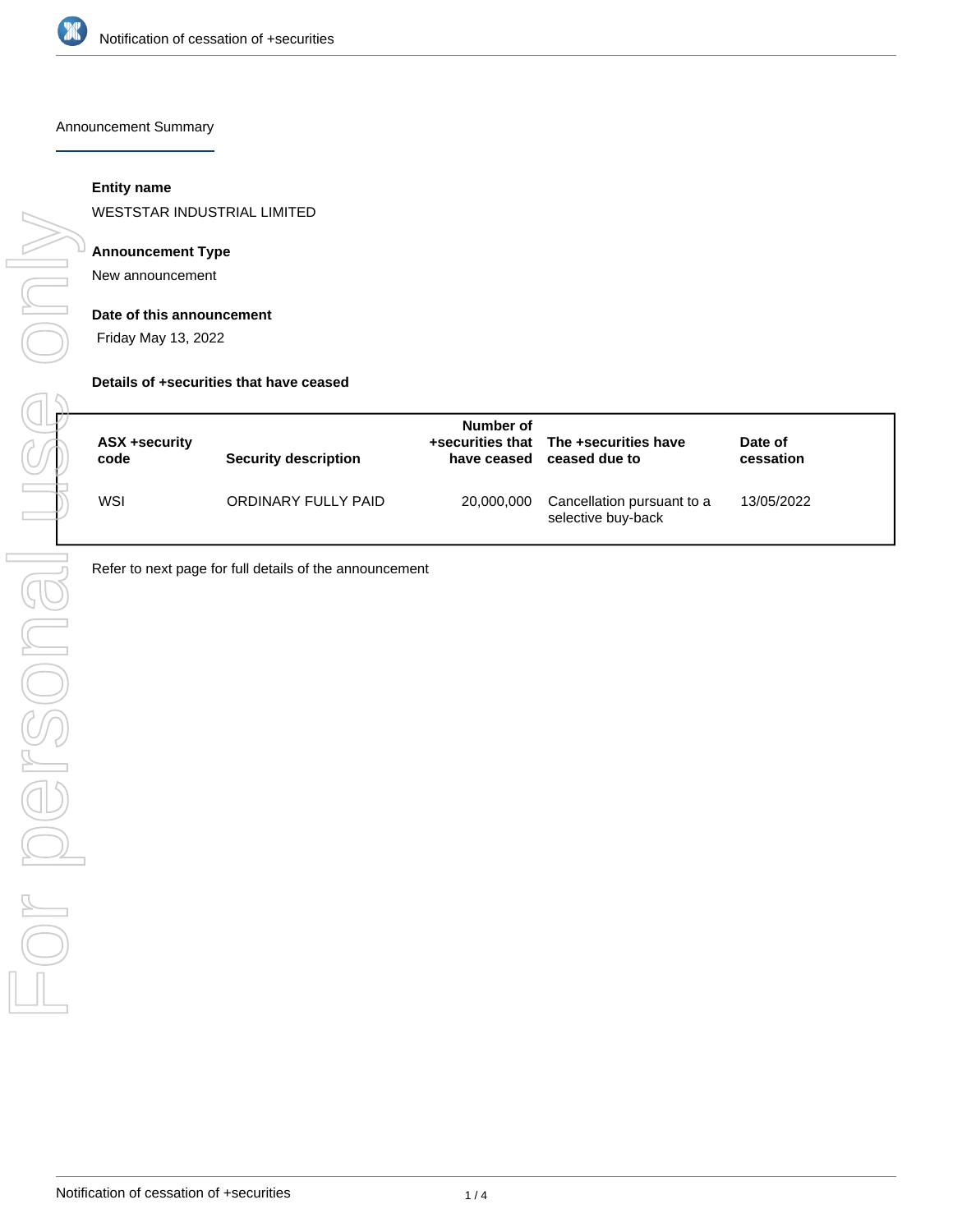

Part 1 - Announcement Details

# **1.1 Name of +Entity**

WESTSTAR INDUSTRIAL LIMITED

We (the entity named above) provide the following information about our issued capital.

**1.2 Registered Number Type**

ACN

**Registration Number** 119047693

**1.3 ASX issuer code**

**WSI** 

**1.4 The announcement is** New announcement

# **1.5 Date of this announcement**

13/5/2022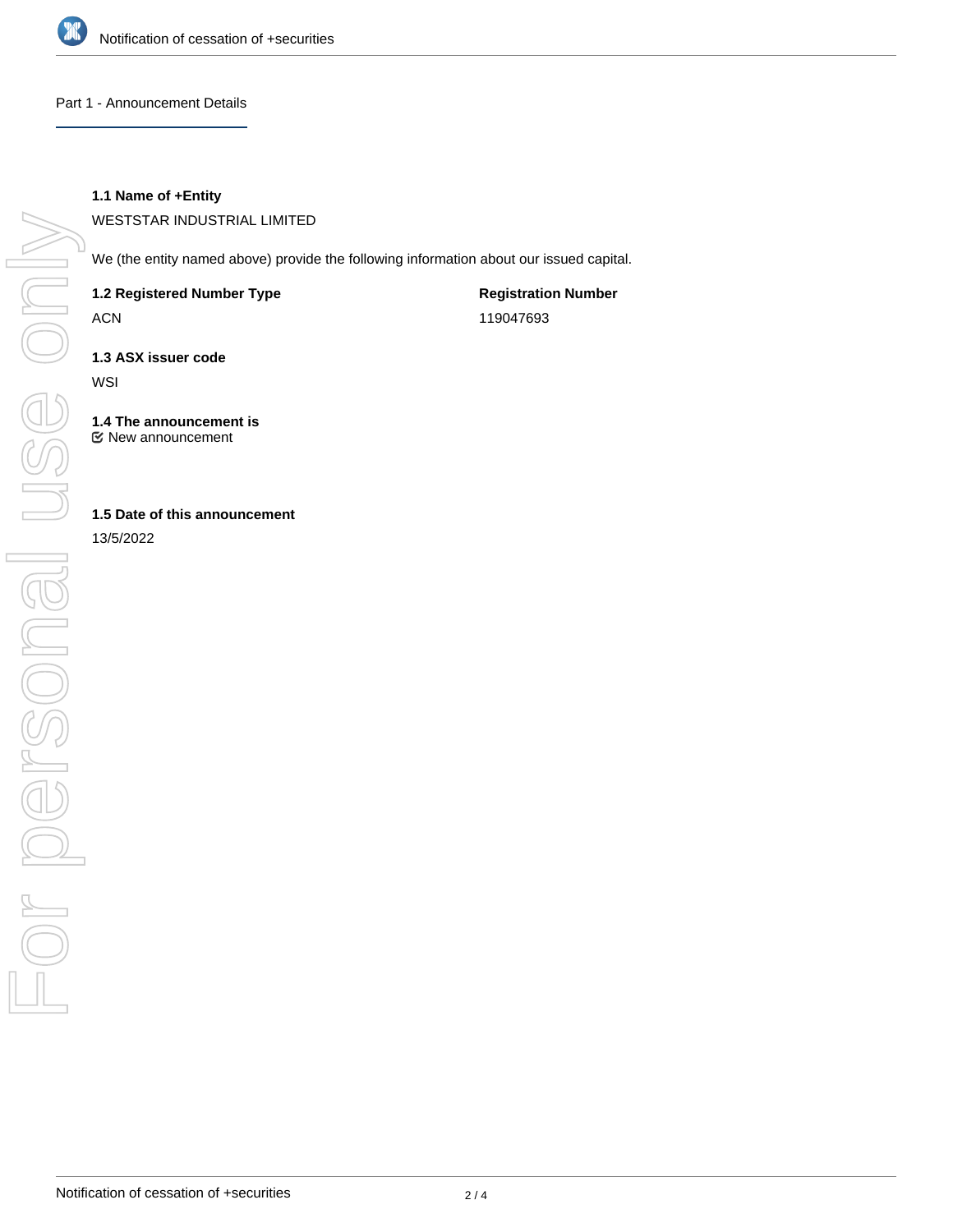

### Part 2 - Details of +equity securities or +debt securities that have ceased

## **ASX +Security Code and Description**

WSI : ORDINARY FULLY PAID

### **Quoted +equity securities or +debt securities that have ceased**

# **Number of securities that have ceased**

20,000,000

# **Reason for cessation** Cancellation pursuant to a selective buy-back

**Date of cessation** 13/5/2022

**Is the entity paying any consideration for the cessation?** No

#### **Any other information the entity wishes to notify to ASX about the cessation?**

Cancellation of 20,000,000 collateral shares for nil consideration, as approved by Shareholders on 10 May 2022.